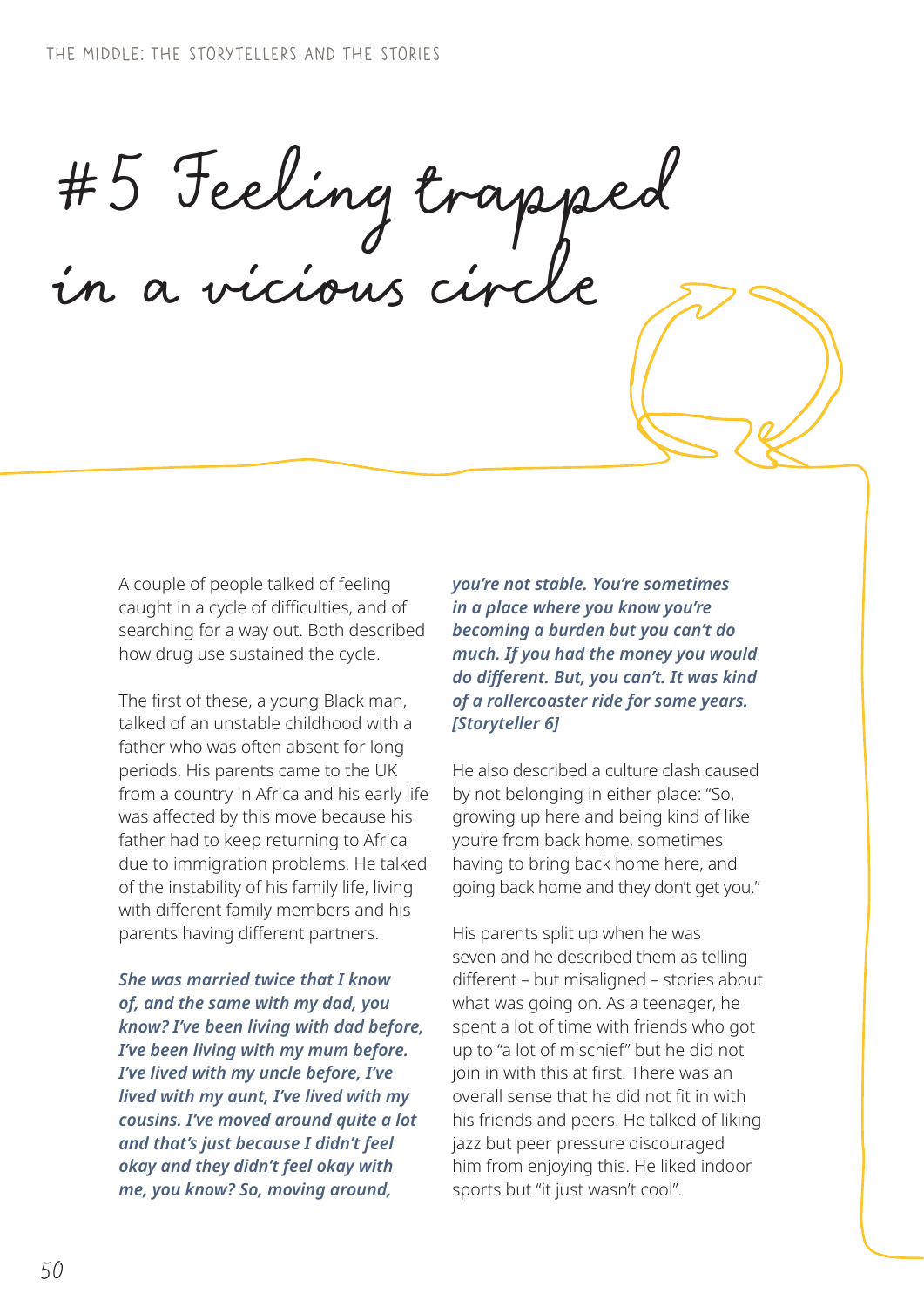He began using cannabis at school and eventually it became a habit. He was thrown out of his home and became homeless. He entered a cycle of repeated arrests and hospitalisations that he found hard to break out of.

*I was becoming aggressive to some people. I was going to places I shouldn't and being picked up by the police. Once it becomes where you have legal problems and some social economic problems at the same time, you find yourself in trouble. And, I kept getting in trouble and it kept flagging as he's unwell. He needs to be sectioned. So, I would go back to my mum's place and I wasn't welcome. I would be… like kind of… the police would be called by the neighbours because I wasn't supposed to be there. The police would be called by my mum and then the police would just keep sectioning me and taking me to hospital. So, that's why it's happened so many times. Not that I've been unwell repeatedly. But, just that I'd been in some places where I shouldn't be.*

*I believed I was going crazy and nobody would know what was going on and that I would just be on drugs forever and they would be giving me all kind of concoctions and I would never leave the system. You know, it was a cycle where I would keep getting arrested. The police would keep bringing me to hospital. It was just not stopping. You know, it kept happening. The sectioning kept happening, the arrests kept happening. I went to jail a few times and they remanded me a few times. It was just a cycle that wouldn't stop until I met [name of service]…* 

Finding the Early Intervention in Psychosis service was a kind of breakthrough. He managed to move himself to a different place in his life with their support. The service gave him practical support as well as the opportunity to talk to a psychologist, which he found reassuring: "After talking to the psychologist I felt reassured in myself that what I was doing was right. Before that I didn't really talk about my situation with anyone." They also helped the family to understand what was going on for him.

Finally, he felt that he was breaking out of the cycle of repeated arrests and hospital admissions.

*I've met some very helpful people. They have made me feel welcome at the service and I've moved on with my life in a good way. They helped me when I had no other person to go to that was like a professional, to get help from.*

*And, really, what they did for me is, when I entered the community again to have someone to go to, to go and see. To have people around me that could follow-up my progress and it was all about me not going back into what I was in before and making sure it was not a recurring cycle and making sure that if I need any help with employment or housing or financially, that I would get it.* 

Looking back, he was able to take responsibility for some of his mistakes as well as appreciate the opportunities that the service had given him. He also described having one good, loyal friend and finding an appreciation of his own skills. Music was a great help: "I don't know how to explain but when I listen to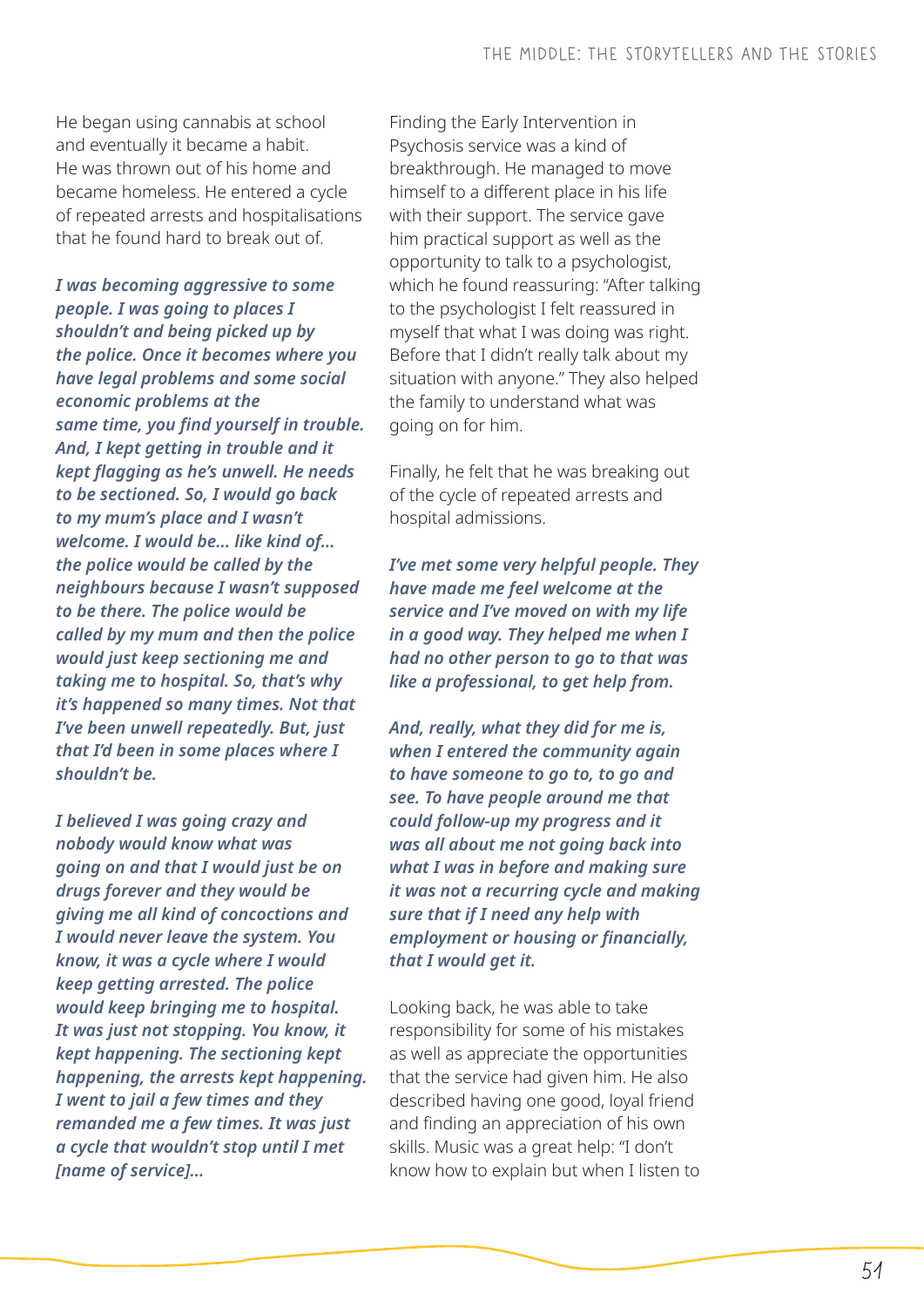music I feel more okay in myself, listening to the right song at the right time."

Reflecting on his start in life, he was able to understand the peer pressures that had influenced him and to also re-connect with his younger self and the hobbies and interests that he once enjoyed.

*They just hang around and smoke with people or make trouble with people. They want to do the typical young black guy stuff. I didn't like all the young black guy stuff, is what I'm saying. I didn't feel comfortable stepping out of there until a few years recently. What it was like, you sit by yourself, you have an opportunity to talk to different people and you say, "This is not me." I just kept saying to myself, "This is not me. What is me?" I had a notebook there and I wrote down stuff in the notebook and I would show people. You meet people and you talk to people and they want to know about you. There was not much to say about myself so I knew I had to pick up some hobbies. I knew I liked stuff before so that helped me draw a conclusion that I should get into what I liked before, as an adult. It's not too late. Galleries I will visit.* 

He expanded on this by describing how the environment in which he grew up had limited his and other people's expectations, and the extra effort it took to break out of that.

*But over time influence takes its toll on some people. So they can't do exactly what they should do. They can't behave in the way they ought to. It's like a step backwards. So what they want to do and the way they want to behave is fine and dandy, they can if they want to but it's more difficult for them. Home is difficult, the estate is difficult, school* 

*is difficult. There's a lot of obstacles placed in front of them that make life a little bit where they have to work twice as hard. They might want to be a certain profession they can't do because there's no support. They may want to help people and it's not cool to help people. A lot of stuff is frowned upon and a lot of stuff is just really difficult for them.*

There was a sense in his story that finally he had found his place in the world. He was volunteering with homeless people and had been on a training course. He was also considering going back to study, as he had left school with poor GCSEs. He described himself as "submersed in the music culture" and had recently brought a drum machine.

*I see myself as being a lot more stable. Before I was very inconsistent in what I did. I would start stuff halfway and leave it. I would have interests in one field and just kind of hopping from one place to another. A lot of bouncing around is what I did over the years. I wasn't settled. I wasn't consistent. I wasn't showing signs of someone that is dedicated to anything. So, now I've become interested in what I'm interested in and I take it seriously and there's been no problems.*

All these things together led him to feel that he was currently in "a great place".

*…with the support for me. So, these kinds of things don't happen again. I've become a lot older, this was a few years ago. And, I've matured. It's helped me mature, you know? Having a long time to think, having my own place, being financially independent, working with people who have problems like myself, but maybe more so than myself.*